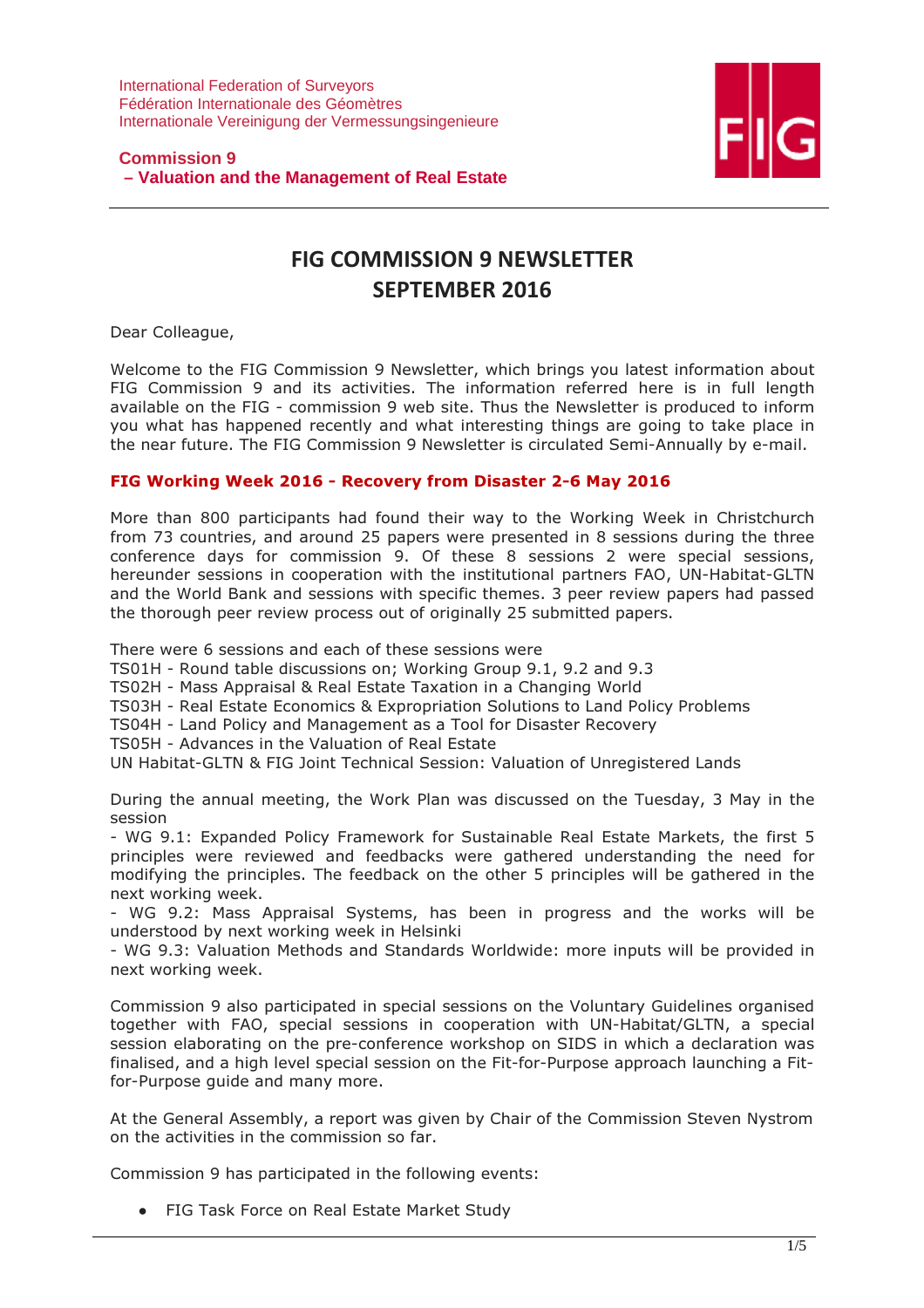

#### **Commission 9**

# **– Valuation and the Management of Real Estate**

- World Bank Conference on Land & Poverty
- European Commission Task Force for Greece
- Continued Partnership will be expanded with the World Bank, GLTN, UN FAO, and UN REAG.

#### Report:

www.fig.net/organisation/general\_assembly/agendas\_and\_minutes/2016/agenda/app\_0 9\_09\_com9.pdf

#### Handouts:

www.fig.net/organisation/general\_assembly/agendas\_and\_minutes/2016/minutes/09\_09 \_comm.pdf

It has been decided that Commission 9 will contribute to

- "The Sustainable Real Estate Markets Policy Framework & Necessary Reforms" workshop, September 19-20 Athens, Greece
- Present at 2017 World Bank Conference on Land and Poverty
- Prepare for a 2017 Joint UN Conference on the Expanded Policy Framework for Sustainable Real Estate Markets

## New Publication

Commission 9 with Frances Plimmer & William J McCluskey published "Property Taxation for Developing Economies". There was a session on this publication at the FIG Working Week 2016 jointly organised with UN-Habitat/GLTN Publication: http://www.fig.net/resources/publications/figpub/pub67/Figpub67.asp

#### FIG Task Force on Real Estate Market Study

At the General Assembly 2015 a new Task Force was established. Commission 9 is giving its continued strong support for the Task Force on Real Estate Market Study Information about the task force and its activities can be found here: www.fig.net/organisation/tf/real\_estate/index.asp

## FIG/World Bank Workshop on Sustainable Real Estate Markets-Policy Framework and Necessary Reforms in Athens 19-21 September 2016

#### http://fig-tfrealestate.ntua.gr/

More than 250 participants had found their way to the High-Level Joint FIG / World Bank Conference Sustainable Real Estate Markets Policy Framework and Necessary Reforms in Athens. The conference theme "For a World Free of Poverty, Fear and Inequality, where Life is Safe and Growth is Resilient and Sustainable" was represented from 60 countries, and around 65 papers were presented in 13 sessions during the two conference days for commission 9.

Of these 13 sessions 2 were special sessions, hereunder sessions in collaboration with the institutional partners World Bank, FIABCI, TCG and the collaborators like HARSE, NTUA, UIPI and EU DG ECFIN with specific themes followed by a Round table discussion on Pro growth policies for Poverty Reduction. 8 peer review papers had passed the thorough peer review process out of originally 65 submitted papers including presentations.

The 13 sessions that were held are: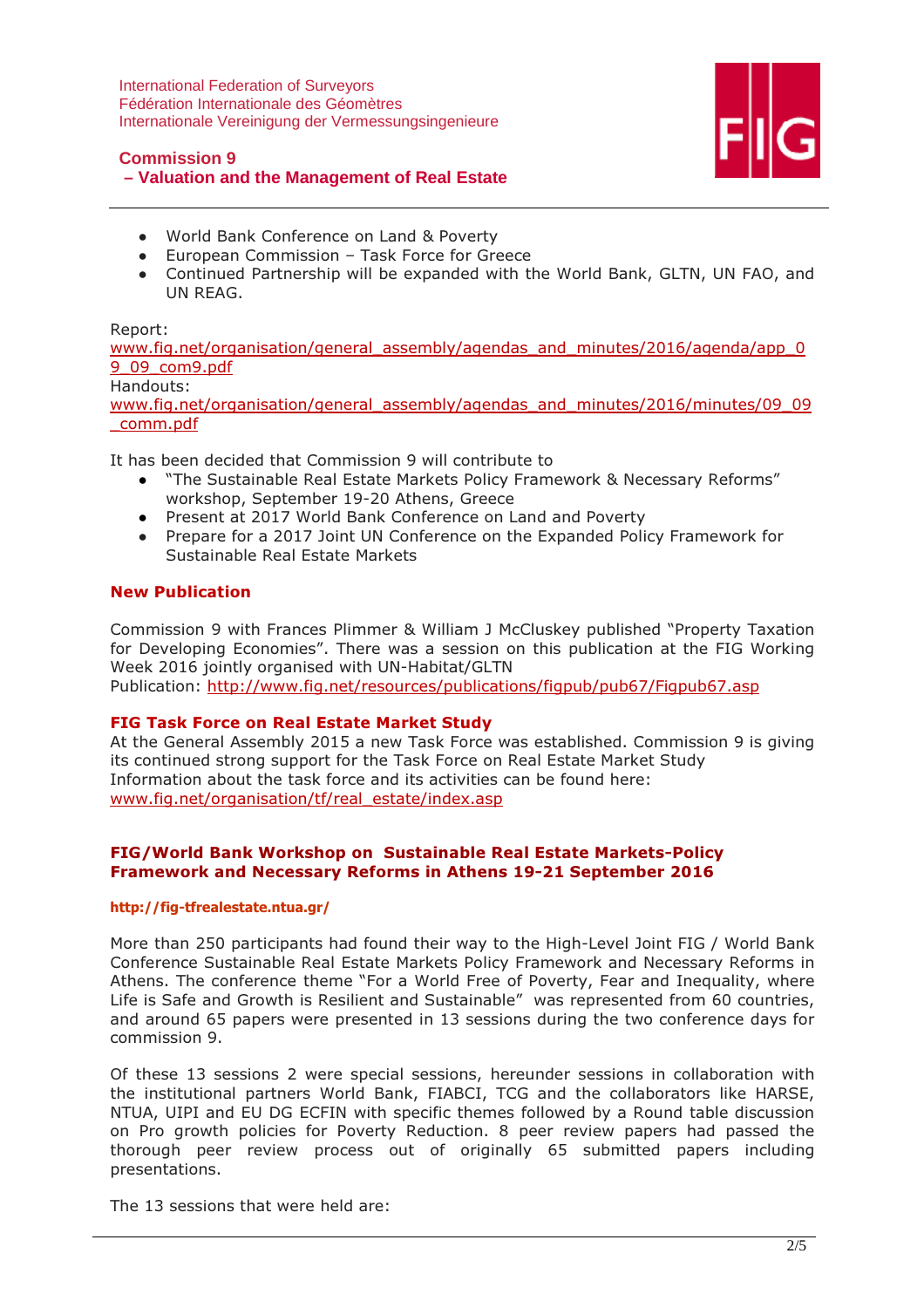

#### **Commission 9**

# **– Valuation and the Management of Real Estate**

- 1. Looking Ahead: Structural Reforms in Greece and Real Estate Market
- 2. Real Estate Markets and Sustainable Economic Growth
- 3. Sustainable Financing, Security of Tenure and Real Property Taxation
- 4. Property Valuation and Taxation
- 5. Activating Dead Capital and Pro Growth Land Policy
- 6. Real Estate Market in Greece: Opportunities and Challenges
- 7. Property Registration in support of Real Estate Markets
- 8. Affordable Housing
- 9. Alternative Land Dispute Resolution-Mediation
- 10.Real Estate Market Studies
- 11. Formalization and Standardization of Data and Services
- 12. Urban Informality, Social and Technical Aspects
- 13.Round Table Discussion: Pro-Growth Policies for Poverty Reduction

The Welcome address and first 4 sessions were held on 19 September at the beautiful venue: The Old Stock Exchange Building 1 Pesmazoglou St, Athens, Greece. The second day of the conference activity was held at Bodossakis Foundation Building 20 V. Amalias Avenue and Souri St, Athens, Greece. Athens city is a world center of archaeological research and the glimpse of this spectacular museums were presented during the social dinners on the 19th September, a view from the restaurant that directly connects us to ancient Acropolis.

#### Pre-conference activities 15-18 September 2016 :

The pre-conference activities were held at the beautiful location of Cape Suonio's beach hotel - Aegeon Hotel alongside to the breathtaking views of the Aegean Sea and the Temple of Poseidon.

Pre-conference activity from FIG commission 9 included:

- 15-16 of September: **GLTN /FIG** Workshop on Valuation of Unregistered Lands
- 17 of September: FIG TF on Property Markets member working-weekend
- 18 September; Task Force on Commission Restructure Regional Meeting

#### FIG/GLTN: Workshop on the Valuation of Unregistered Lands Expert Group Meeting

GLTN/FIG workshop on Valuation of unregistered lands 2016 was organised in Sounio, Greece 15-16 September 2016. 25 participants from 20 countries attended the meeting. The Workshop offered Expert Group opinions and meetings during these days on the draft guide put forward by Mike Mc Dermott and Matt Myers on the Valuation of unregistered lands.

The Expert group worked on 3 Working group themes -

- 1) Barriers and Opportunities
- 2) Case of compensation
- 3) Implementation aspects

Each working group gave the inputs for the outline of the Guide to Valuation of Unregistered Lands. The timeline has been set for the draft report to be ready in 4 weeks or so, and would be sent for circulation for feedback from the Expert group members at this time. From Mid of November 2016 to the End of December 2016 the draft will be modified to include the feedback and case studies. The "guide for valuation of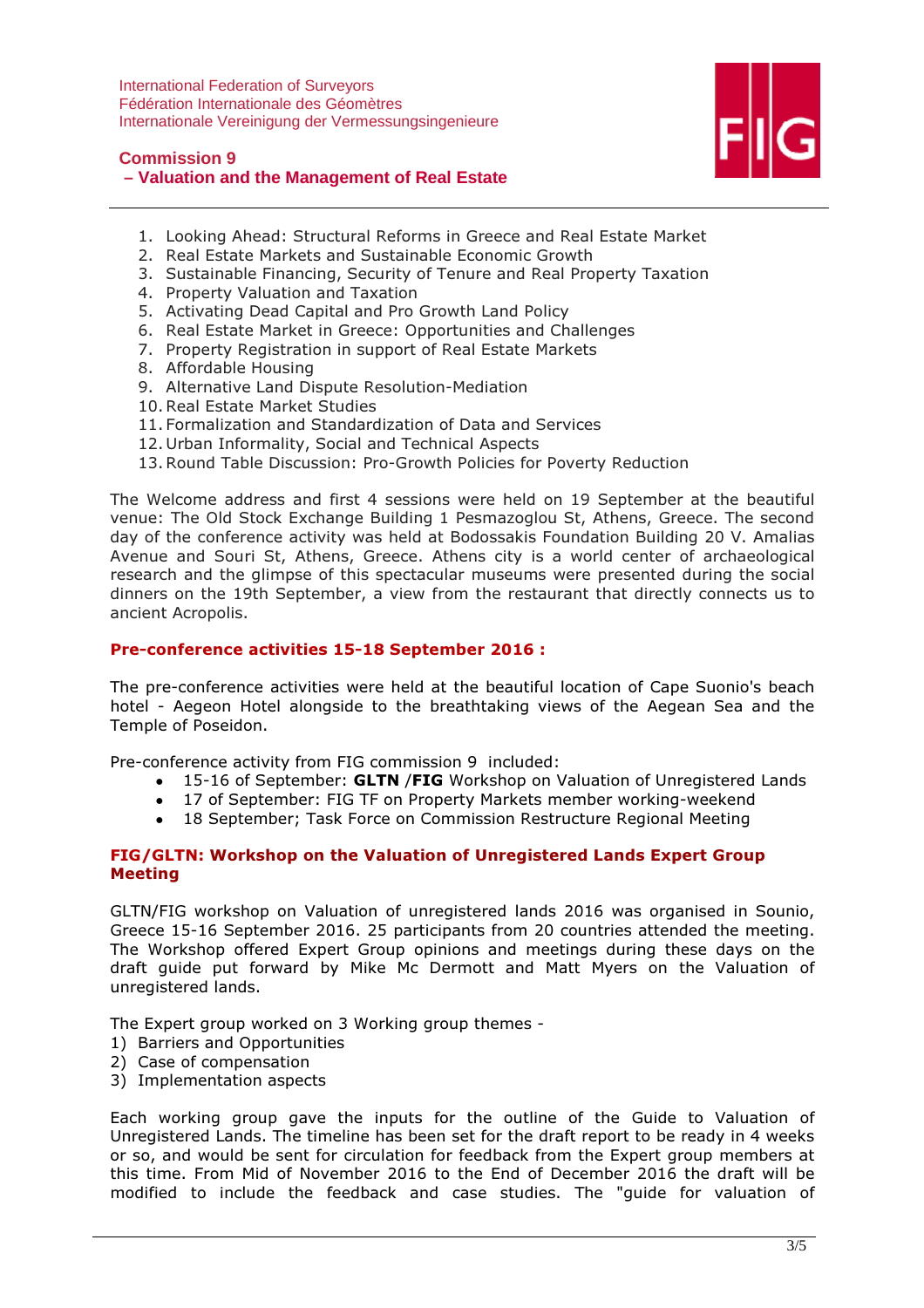

# **Commission 9**

# **– Valuation and the Management of Real Estate**

unregistered lands" is expected to be finalized and presentable at world bank conference in March 2017.

More details are in the following media release from GLTN office :

www.gltn.net/index.php/media-centre/gltn-news/749-how-do-you-value-unregisteredlands-and-properties-land-experts-speak-out

#### FIG TF on Property Markets member working-weekend

The Task Force on Real Estate Market Study was established at the General Assembly of the FIG Working Week 2015 in Sofia with Pekka Halme, Director of Strategic Development, NLS Finland as the chair. FIG Task force on property markets working weekend 2016 was also organised in Sounio, Greece 15-16 September 2016 and attracted around 20 participants from 15 countries. The Working weekend offered an interaction between members of the Task force and observers that are experts in Property markets.

Working weekend has arrived on a broad work division and also on the timeline of completion of the report. The draft report with outlines will be completed by December 2016 and will be discussed further in FIG working week 2017, Helsinki. There has been a proposal for finalizing the draft report of the task force in the workshop to be held in Sep 2017 at Istanbul. The final document from the Task force will be presentable at the FIG Congress 2018 6-11 May 2018, Istanbul, Turkey

Photo Gallery: **https://www.facebook.com/FIG-Commission-9-158749437554409**



FIG Working Week 2017 will take place in Helsinki, Finland May 29 - June 2 2017 at Messukeskus Expo and Convention Centre, Helsinki, Finland. The theme of the Working Week "Surveying the world of tomorrow - From digitalisation to augmented reality" reflects the continuous development around us.

Commision 9 has the following selected topics :

- Tax Bases for Real Estate Taxation
- Mass Appraisal Techniques
- Large Scale Acquisitions of Land ("Land Grab")
- Trends of real estate valuation
- Valuation methods for properties where no markets exist for them
- Valuation profession and valuation standards
- Real estate finances and investments
- Compulsory purchase and compensations in land acquisition and takings
- Real property practises and sustainable cities

#### Call for papers – Submit your abstract now

It is possible to submit abstracts for both peer review papers and normal papers. We encourage commission 9 delegates, friends and other to submit abstract and encourage you to attend the FIG Working Week 2017.